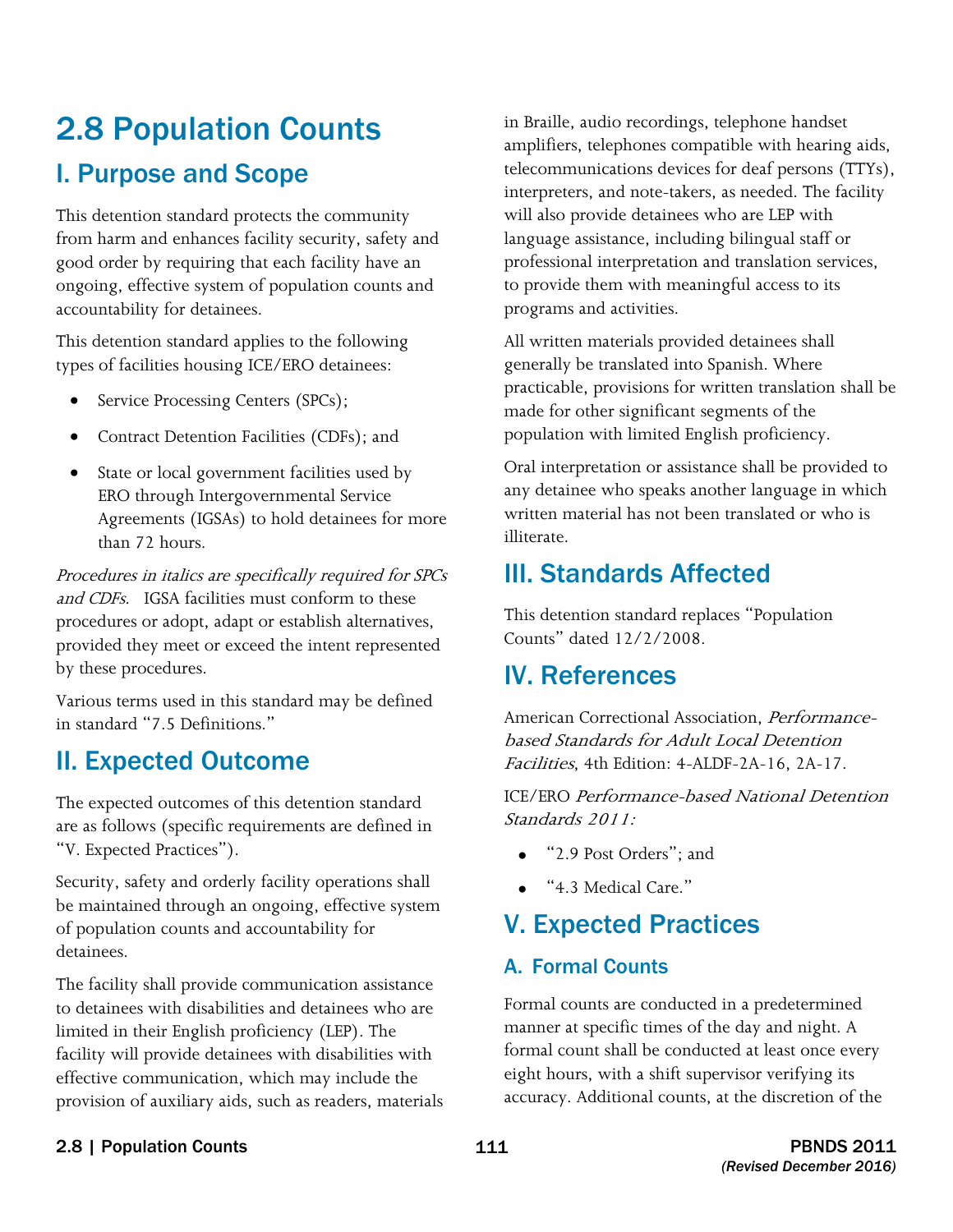facility, are encouraged.

- 1. The formal count(s) shall be conducted at least once every eight hours (once per shift at minimum) at times determined by the Chief of Security. Counts shall be scheduled to achieve full accountability with minimal interference with daily work and activity schedules.
- 2. Count procedures must be strictly followed. If the accuracy of a count is in doubt, the officers shall do a recount and any other double-checking necessary. Officers performing the count shall never rely on a roll call.
	- a. An unaccompanied officer shall never perform a count in an open area (e.g., housing units, food service area). One officer shall count while a second officer observes all detainee movements, to ensure that no detainee is miscounted. Upon completing the first count, the officers shall change positions and count again.
	- b. The officers assigned the count shall have primary responsibility for the count accuracy, and shall be familiar with possible sources of error. The officers must know the specific manner of counting detainees in different types of locations (e.g., housing units, opentype areas, or work areas). A system for counting each detainee, including those who are outside the housing unit, shall be developed. The officers shall encourage detainees to accept the count as a facility necessity.
	- body of the detainee and shall ascertain nonc. Prior to counting a detainee present, officers must make positive identification of the living use of decoys (e.g., mannequins, replicas, dummies). Counting officers shall remain in the count area until the facility control center verifies and clears the count.
	- d. When making night counts, officers shall use

flashlights judiciously, but with sufficient light to make a positive identification of a living body. The officer must not count a detainee based on a part or parts of clothing, hair, shoes, or the appearance of a human form.

- 3. Officers shall encourage detainee cooperation; however, they shall not allow detainees to perform the count, nor participate in the preparation or documentation of the count process.
- 4. There shall be no movement of detainees during formal counts. All detainee movements into, out of and within the facility must cease before the count begins. Detainee movement shall not resume anywhere in the facility until the complete facility count has been cleared. If, while conducting a count, staff observe an unusual incident (e.g., medical emergency, criminal act), they shall cease the count and respond appropriately according to local procedures. Should an emergency arise during the count that necessitates the movement of detainees, a new count shall be conducted as soon as possible after the emergency subsides.
- a specific location, and all movement of detainees shall cease before the count begins. Movement shall not resume until the total detainee population count is verified and cleared. The his/her count to the facility control officer, who is responsible for collecting and maintaining the 5. All detainee units/areas shall be counted simultaneously. Each detainee shall be counted at counting officer from each location shall report count.
	- a. After the count is reported, a signed paper count slip shall be delivered to the control center. This count slip shall be used to verify the area count.
	- b. Count slips must be prepared and signed in indelible ink. The control center shall not accept an improperly prepared count slip or
- 2.8 | Population Counts 112 PBNDS 2011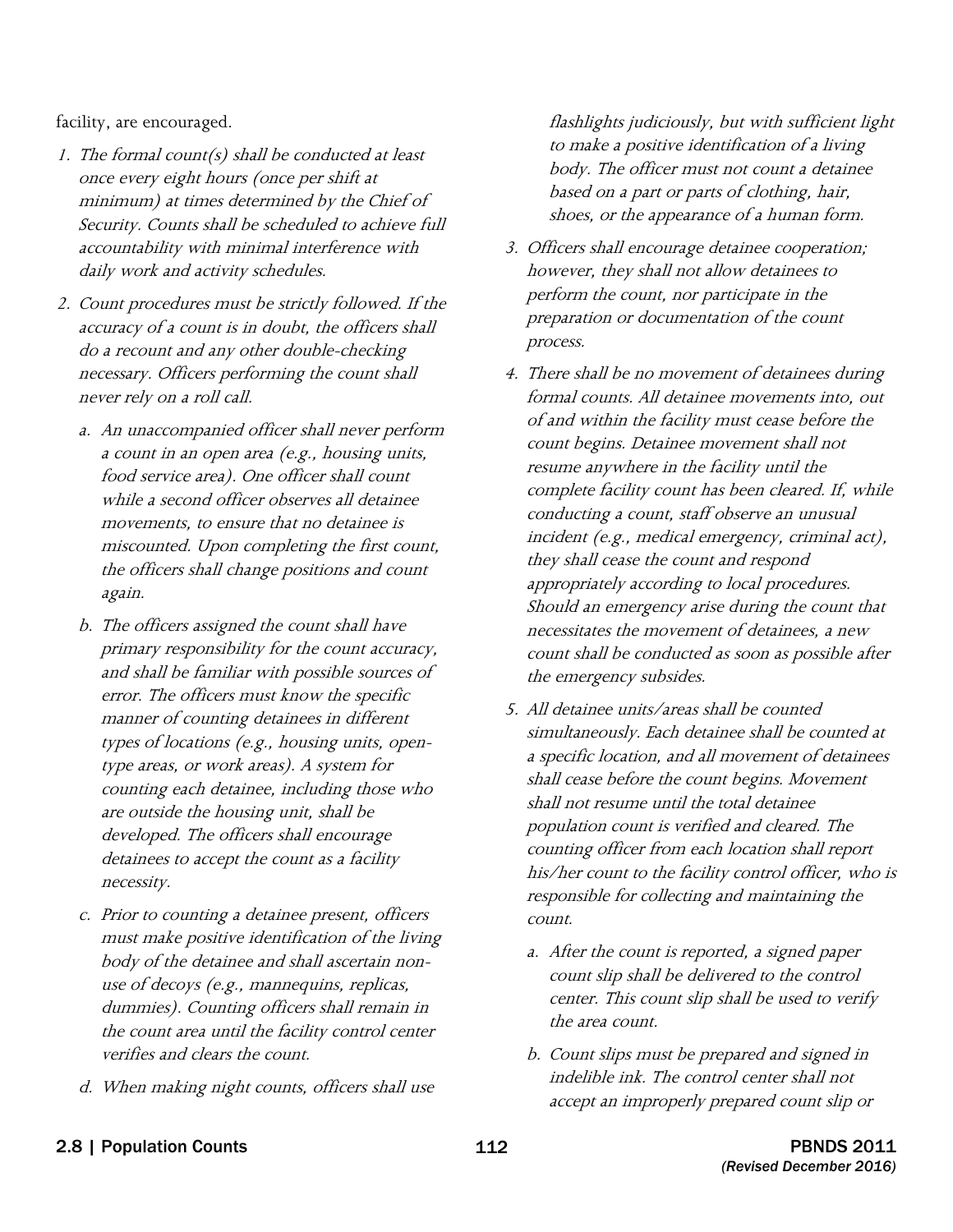one that contains erasures or alterations of any kind.

- c. Both officers conducting the count must sign the count slip.
- d. The control officer shall take into account the current out-count in verifying the population count against the master count.
- 6. As each area reports its count, the control officer shall indicate that count in the control log.
	- a. If any area/unit reports an incorrect count, all areas/units shall be required to count again. If the count remains incorrect, the shift supervisor shall be notified and additional staff shall be dispatched to the count area to assist with a third count.
	- b. No count shall be cleared until all counting errors have been corrected, or until the cause of error has been identified and corrective action taken.
	- c. If a detainee is in the wrong count area, the detainee shall be escorted to the correct count area. If this occurs, officers in all count areas/units shall re-count, recall the earlier counts and deliver the new count slip to the control officer.
- 7. If all recounts fail to clear the count, the shift supervisor shall conduct a face-to-photo count, matching photos on facility identification cards with detainee faces, individual by individual. When the face-to-photo count has been completed, the control officer shall report that count to the shift supervisor responsible for accepting and clearing the count.
- 8. In the event that a detainee is unaccounted for after the face-to-photo count, the supervisor on duty shall institute the escape policy.

### B. Face-to-Photo Counts

Face-to-photo counts shall be conducted as necessary. Facilities shall conduct at least one face-tophoto count daily.

Face-to-photo counting procedures are the same as the formal count procedures, except each detainee shall be matched with the photo on his/her I-385 card or facility equivalent photo-identification card.

### C. Informal/Census Counts

Each officer shall make irregular, but frequent checks to verify the presence of all detainees in his/her charge.

 informal count is reported only if a detainee appears These informal counts or checks occur between formal counts. For work crews, a count is made when the crew assembles for work, at frequent intervals during the work period and when the crew is dismissed at the end of the work period. An to be missing. In that case, an emergency (formal) count shall be taken.

#### D. Master Count

The facility control center shall maintain a master count.

The facility control officer maintains the master count record. He/she must be provided with up-tothe-minute information regarding detainee admissions, releases, housing changes, hospital admissions, outside work details and any other changes that may affect detainee accountability. An up-to-the-minute count record shall be maintained at all times in the control center. The master count shall take into account the current out-count.

### E. Out-Counts

The control officer shall maintain an out-count record of the number and destination of all detainees who temporarily leave the facility.

This record must contain an accurate and up-to-theminute listing of every temporary departure and return of a detainee. It must be updated regularly and used in any formal count.

### F. Emergency Count